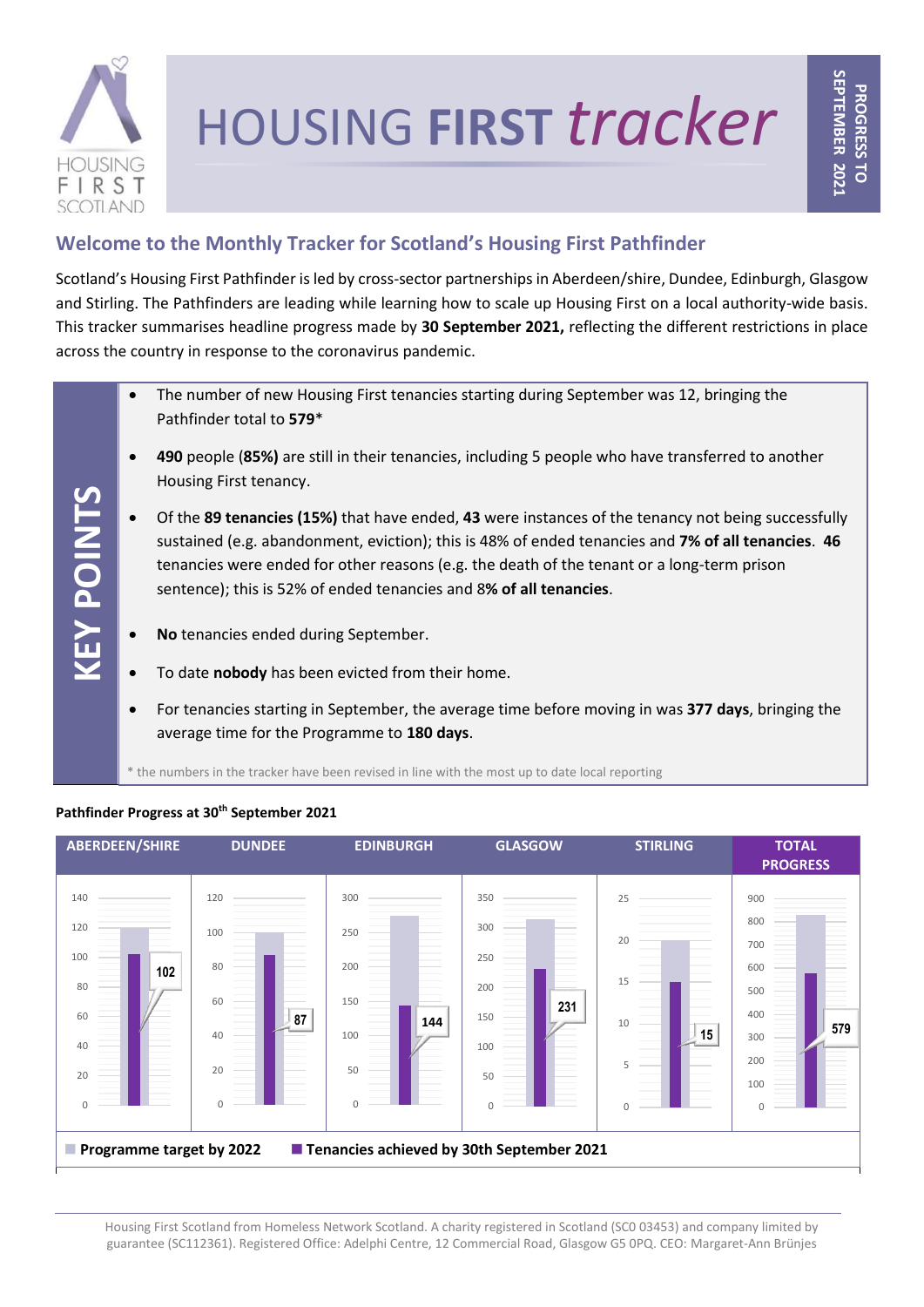#### **[1] Number of people moving into Housing First tenancies during September 2021**

|                  | LA<br>during<br>Sept 21 | LA<br>total to<br>date | <b>RSL</b><br>during<br>Sept 21 | <b>RSL</b><br>to<br>date | <b>PRS</b><br>during<br>Sept 21 | <b>PRS</b><br>to<br>date | <b>Total</b><br>for<br>Sept 21 | <b>Total</b><br>to<br>date |
|------------------|-------------------------|------------------------|---------------------------------|--------------------------|---------------------------------|--------------------------|--------------------------------|----------------------------|
| ABERDEEN/SHIRE   | $\mathbf{1}$            | 70                     | $\pmb{0}$                       | 24                       | $\mathbf{1}$                    | 8                        | $\overline{2}$                 | 102                        |
| <b>DUNDEE</b>    | $\mathbf 0$             | 68                     | $\pmb{0}$                       | 19                       | $\pmb{0}$                       | $\pmb{0}$                | $\pmb{0}$                      | 87                         |
| <b>EDINBURGH</b> | $\mathbf{1}$            | 37                     | $1\,$                           | 106                      | $\mathbf 0$                     | $\mathbf{1}$             | $\mathbf{1}$                   | 144                        |
| GLASGOW          | N/A                     | N/A                    | $\,8\,$                         | 228                      | $\mathbf 0$                     | 3                        | $\pmb{8}$                      | 231                        |
| <b>STIRLING</b>  | $\mathbf{1}$            | 5                      | $\pmb{0}$                       | 10                       | $\pmb{0}$                       | $\pmb{0}$                | $\mathbf{1}$                   | 15                         |
| <b>ALL</b>       | $\overline{2}$          | 180                    | 9                               | 387                      | 1                               | 12                       | 12                             | 579                        |

# **[2a] Average length of time (days) for the offer of a tenancy** *for tenancies starting in September 2021*

|                  | LA<br>during<br>Sept 21 | LA<br>total to<br>date | <b>RSL</b><br>during<br>Sept 21 | <b>RSL</b><br>to<br>date | <b>PRS</b><br>during<br>Sept 21 | <b>PRS</b><br>to<br>date | Average<br>for<br>Sept 21 | Average<br>to<br>date |
|------------------|-------------------------|------------------------|---------------------------------|--------------------------|---------------------------------|--------------------------|---------------------------|-----------------------|
| ABERDEEN/SHIRE   | 417                     | 146                    | $\mathbf 0$                     | 185                      | 732                             | 318                      | 575                       | 168                   |
| <b>DUNDEE</b>    | $\mathbf 0$             | 146                    | $\mathbf 0$                     | 172                      | $\mathbf 0$                     | $\mathbf 0$              | $\mathbf 0$               | 151                   |
| <b>EDINBURGH</b> | $\pmb{0}$               | 220                    | 855                             | 206                      | $\mathbf 0$                     | 175                      | 855                       | 210                   |
| GLASGOW          | N/A                     | N/A                    | 264                             | 131                      | $\mathbf 0$                     | 110                      | 264                       | 130                   |
| <b>STIRLING</b>  | 406                     | 291                    | $\mathbf 0$                     | 91                       | $\mathbf 0$                     | $\mathbf 0$              | 406                       | 157                   |
| <b>ALL</b>       | 412                     | 165                    | 330                             | 156                      | 732                             | 254                      | 377                       | 161                   |

# **[2b] Average length of time (days) before moving into tenancies** *for tenancies starting in September 2021*

|                                                                                                                                                                                                     | LA<br>during<br>Sept 21 | LA<br>total to<br>date | <b>RSL</b><br>during<br>Sept 21 | <b>RSL</b><br>to<br>date | <b>PRS</b><br>during<br>Sept 21 | <b>PRS</b><br>to<br>date | Average<br>for<br>Sept 21 | Average<br>to<br>date |
|-----------------------------------------------------------------------------------------------------------------------------------------------------------------------------------------------------|-------------------------|------------------------|---------------------------------|--------------------------|---------------------------------|--------------------------|---------------------------|-----------------------|
| ABERDEEN/SHIRE                                                                                                                                                                                      | 553                     | 169                    | 0                               | 203                      | 732                             | 333                      | 643                       | 190                   |
| <b>DUNDEE</b>                                                                                                                                                                                       | $\mathbf 0$             | 147                    | 0                               | 175                      | $\mathbf{0}$                    | $\mathbf 0$              | $\bf{0}$                  | 153                   |
| <b>EDINBURGH</b>                                                                                                                                                                                    | $\mathbf 0$             | 229                    | 857                             | 231                      | $\mathbf 0$                     | 175                      | 857                       | 230                   |
| GLASGOW                                                                                                                                                                                             | N/A                     | N/A                    | 292                             | 156                      | $\mathbf{0}$                    | 143                      | 292                       | 156                   |
| <b>STIRLING</b>                                                                                                                                                                                     | 410                     | 293                    | 0                               | 97                       | $\mathbf 0$                     | $\mathbf 0$              | 410                       | 162                   |
| <b>ALL</b>                                                                                                                                                                                          | 482                     | 176                    | 354                             | 179                      | 732                             | 272                      | 407                       | 180                   |
| LA<br><b>PRS</b><br><b>Private Rented Sector</b><br><b>Local Authority</b><br>$\ast$<br><b>Registered Social Landlord</b><br><b>Glasgow City Council has no council housing stock</b><br><b>RSL</b> |                         |                        |                                 |                          |                                 |                          |                           |                       |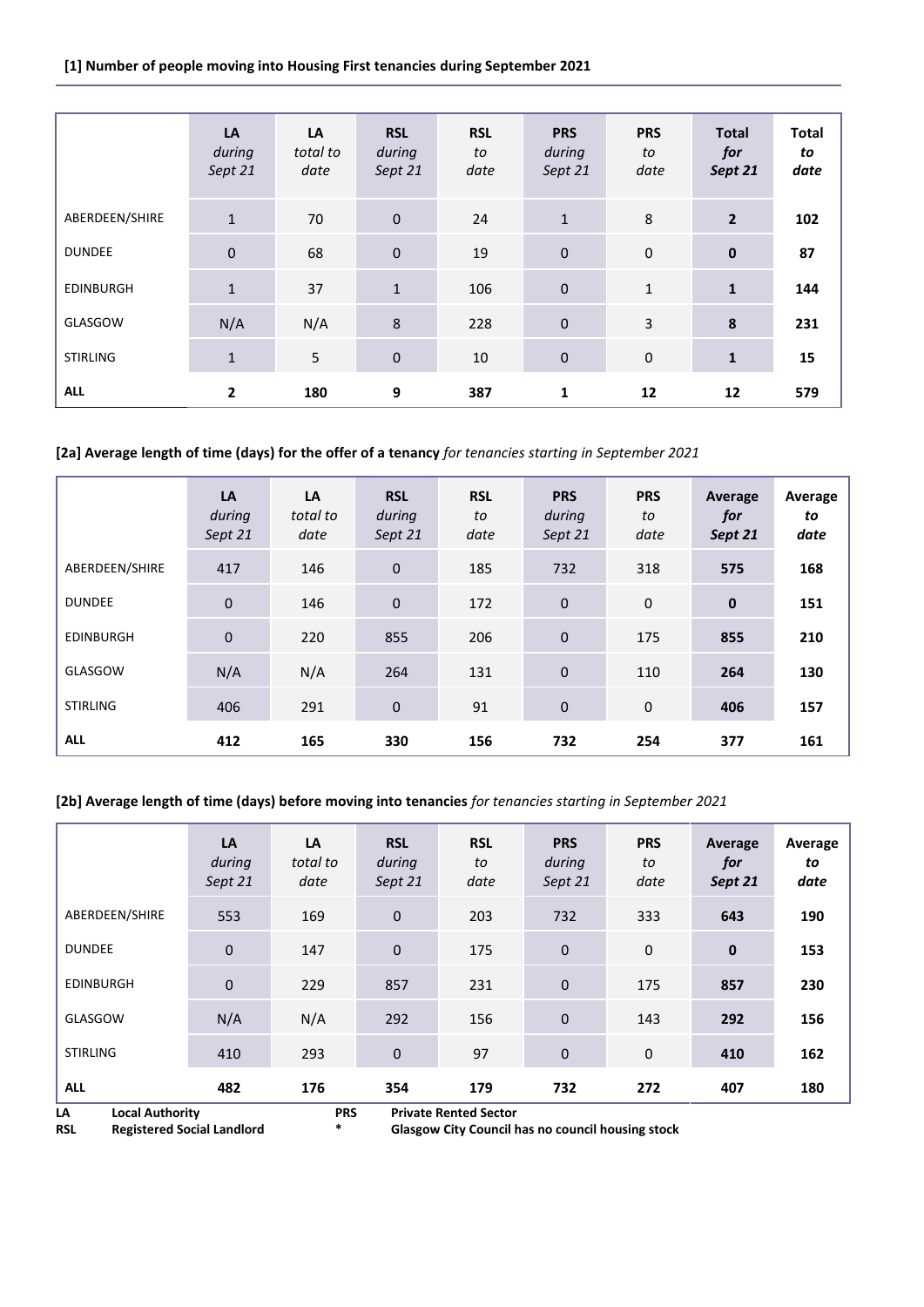# **[3] The total number of people sustaining their tenancies** *at 30th September 2021*

|                  | Number of<br>people sustaining<br>LA tenancies at<br>31/7/21 | Number of<br>people sustaining<br><b>RSL tenancies at</b><br>31/7/21 | Number of<br>people sustaining<br><b>PRS</b> tenancies at<br>31/7/21 | Number of<br>people sustaining<br>ALL tenancies at<br>31/7/21 | % of people<br>sustaining ALL<br>tenancies at<br>31/7/21 |
|------------------|--------------------------------------------------------------|----------------------------------------------------------------------|----------------------------------------------------------------------|---------------------------------------------------------------|----------------------------------------------------------|
| ABERDEEN/SHIRE   | 64                                                           | 22                                                                   | 8                                                                    | 94                                                            | 92%                                                      |
| <b>DUNDEE</b>    | 59                                                           | 16                                                                   | 0                                                                    | 75                                                            | 86%                                                      |
| <b>EDINBURGH</b> | 33                                                           | 87                                                                   | $\mathbf{1}$                                                         | 121                                                           | 84%                                                      |
| GLASGOW          | N/A                                                          | 187                                                                  | 3                                                                    | 190                                                           | 82%                                                      |
| <b>STIRLING</b>  | 5                                                            | 5                                                                    | $\Omega$                                                             | 10                                                            | 67%                                                      |
| <b>ALL</b>       | 161                                                          | 317                                                                  | 12                                                                   | 490                                                           | 85%                                                      |

# **[4] Overview of (a) tenancies not successfully sustained, and (b) tenancies ended for other reasons**

| <b>Tenancy not successfully sustained</b> | Nο | %   |
|-------------------------------------------|----|-----|
| Fviction                                  | O  | O   |
| <b>Abandoned Tenancy</b>                  | 10 | 11% |
| Move to 'homeless' accommodation          | 33 | 37% |
| As % of total tenancies (579)             | 43 | 7%  |

| End of tenancy for other reason | <b>No</b> | %   |
|---------------------------------|-----------|-----|
| Long-term prison sentence       | 12        | 13% |
| Death of tenant                 | 34        | 38% |
| As % of total tenancies (579)   | 46        | 8%  |
|                                 |           |     |

# **[5a] Number of tenancies ended as a result of abandonment**

|                  | LA<br>during<br>September<br>21 | LA<br>total to<br>date | <b>RSL</b><br>during<br>September<br>21 | <b>RSL</b><br>to<br>date | <b>PRS</b><br>during<br>September<br>21 | <b>PRS</b><br>to<br>date | <b>Total</b><br>for<br>September<br>21 | Total<br>to<br>date |
|------------------|---------------------------------|------------------------|-----------------------------------------|--------------------------|-----------------------------------------|--------------------------|----------------------------------------|---------------------|
| ABERDEEN/SHIRE   | $\pmb{0}$                       | $\mathbf{1}$           | $\mathbf 0$                             | $\mathbf{1}$             | $\pmb{0}$                               | $\pmb{0}$                | $\mathbf 0$                            | 2                   |
| <b>DUNDEE</b>    | $\pmb{0}$                       | $\mathbf{1}$           | $\mathbf{0}$                            | $\mathbf 0$              | $\mathbf 0$                             | $\mathbf 0$              | $\mathbf{0}$                           |                     |
| <b>EDINBURGH</b> | $\pmb{0}$                       | $\mathbf 0$            | $\mathbf 0$                             | $\overline{2}$           | $\pmb{0}$                               | $\mathbf 0$              | $\mathbf{0}$                           | 2                   |
| GLASGOW          | N/A                             | N/A                    | $\mathbf 0$                             | $\overline{4}$           | $\pmb{0}$                               | $\mathbf 0$              | $\mathbf{0}$                           | 4                   |
| <b>STIRLING</b>  | $\pmb{0}$                       | $\pmb{0}$              | $\bf 0$                                 | $\mathbf{1}$             | $\mathbf 0$                             | $\pmb{0}$                | $\mathbf{0}$                           |                     |
| <b>ALL</b>       | 0                               | $\mathbf{2}$           | $\mathbf 0$                             | 8                        | 0                                       | 0                        | 0                                      | 10                  |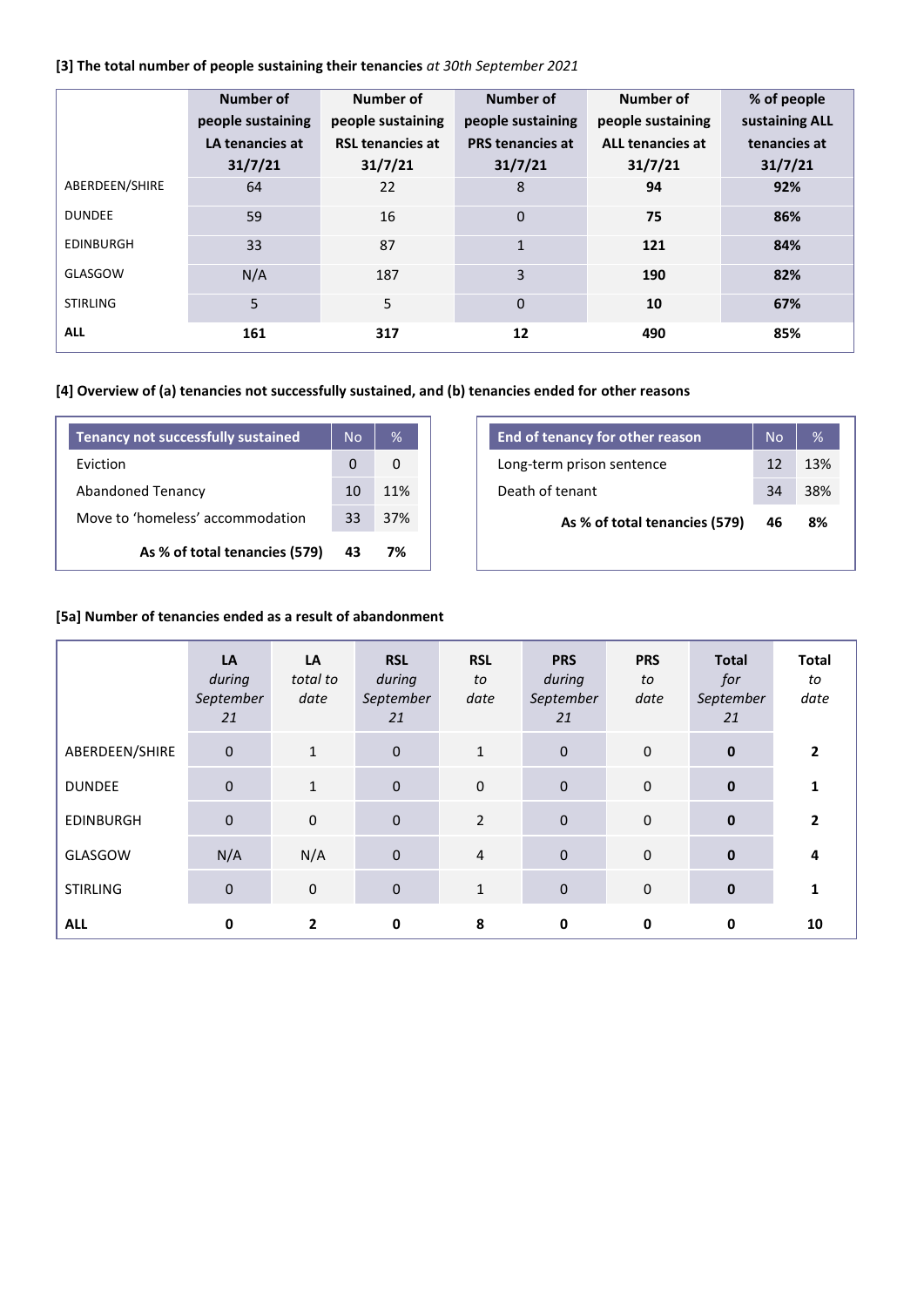#### **[4b] Number of tenancies ended as a result of eviction**

#### **None**

|                  | LA<br>during<br>September<br>21 | LA<br>total to<br>date | <b>RSL</b><br>during<br>September<br>21 | <b>RSL</b><br>to<br>date | <b>PRS</b><br>during<br>September<br>21 | <b>PRS</b><br>to<br>date | <b>Total</b><br>for<br>September<br>21 | <b>Total</b><br>to<br>date |
|------------------|---------------------------------|------------------------|-----------------------------------------|--------------------------|-----------------------------------------|--------------------------|----------------------------------------|----------------------------|
| ABERDEEN/SHIRE   | $\pmb{0}$                       | $\mathbf 0$            | $\mathbf 0$                             | $\mathbf 0$              | $\mathbf 0$                             | $\mathbf 0$              | $\mathbf 0$                            | $\mathbf{0}$               |
| <b>DUNDEE</b>    | $\pmb{0}$                       | $\mathbf 0$            | $\mathbf 0$                             | $\mathbf 0$              | $\mathbf 0$                             | $\mathbf 0$              | $\mathbf{0}$                           | $\mathbf{0}$               |
| <b>EDINBURGH</b> | $\pmb{0}$                       | $\mathbf 0$            | $\mathbf 0$                             | $\mathbf 0$              | $\bf 0$                                 | $\mathbf 0$              | $\mathbf{0}$                           | $\mathbf{0}$               |
| GLASGOW          | N/A                             | N/A                    | $\mathbf 0$                             | $\mathbf 0$              | $\bf 0$                                 | $\mathbf 0$              | $\mathbf 0$                            | $\mathbf{0}$               |
| <b>STIRLING</b>  | 0                               | $\mathbf 0$            | $\mathbf 0$                             | $\mathbf 0$              | $\mathbf 0$                             | $\mathbf 0$              | $\mathbf 0$                            | $\mathbf{0}$               |
| <b>ALL</b>       | 0                               | 0                      | $\mathbf 0$                             | 0                        | 0                                       | 0                        | 0                                      | 0                          |

**[4c] Number of tenancies where the person has made a planned move to another secure tenancy** *still receiving HF support*

|                  | LA<br>during<br>September<br>21 | LA<br>total to<br>date | <b>RSL</b><br>during<br>September<br>21 | <b>RSL</b><br>to<br>date | <b>PRS</b><br>during<br>September<br>21 | <b>PRS</b><br>to<br>date | <b>Total</b><br>for<br>September<br>21 | <b>Total</b><br>to<br>date |
|------------------|---------------------------------|------------------------|-----------------------------------------|--------------------------|-----------------------------------------|--------------------------|----------------------------------------|----------------------------|
| ABERDEEN/SHIRE   | $\pmb{0}$                       | $\mathbf 0$            | $\mathbf 0$                             | $\mathbf 0$              | $\pmb{0}$                               | $\mathbf 0$              | $\mathbf{0}$                           | 0                          |
| <b>DUNDEE</b>    | $\mathbf 0$                     | 3                      | $\mathbf{0}$                            | $\mathbf{1}$             | $\mathbf 0$                             | $\mathbf 0$              | $\mathbf{0}$                           |                            |
| <b>EDINBURGH</b> | $\pmb{0}$                       | $\mathbf{0}$           | $\mathbf 0$                             | $\mathbf{0}$             | $\mathbf 0$                             | $\mathbf 0$              | $\mathbf{0}$                           | $\mathbf{0}$               |
| GLASGOW          | N/A                             | N/A                    | $\mathbf 0$                             | $\mathbf{1}$             | $\mathbf 0$                             | $\mathbf 0$              | $\mathbf{0}$                           |                            |
| <b>STIRLING</b>  | 0                               | $\pmb{0}$              | $\pmb{0}$                               | $\mathbf 0$              | $\mathbf 0$                             | 0                        | $\mathbf 0$                            | <sup>0</sup>               |
| <b>ALL</b>       | 0                               | 3                      | 0                                       | $\mathbf{2}$             | 0                                       | 0                        | 0                                      | 5                          |

**[4d] Number of tenancies ended when the person has made a planned move to temporary homeless accommodation** *still receiving HF support*

|                  | LA<br>during<br>September<br>21 | LA<br>total to<br>date | <b>RSL</b><br>during<br>September<br>21 | <b>RSL</b><br>to<br>date | <b>PRS</b><br>during<br>September<br>21 | <b>PRS</b><br>to<br>date | <b>Total</b><br>for<br>September<br>21 | <b>Total</b><br>to<br>date |
|------------------|---------------------------------|------------------------|-----------------------------------------|--------------------------|-----------------------------------------|--------------------------|----------------------------------------|----------------------------|
| ABERDEEN/SHIRE   | $\pmb{0}$                       | $\mathbf 0$            | $\mathbf 0$                             | $\mathbf{1}$             | $\mathbf 0$                             | $\pmb{0}$                | $\mathbf 0$                            |                            |
| <b>DUNDEE</b>    | $\pmb{0}$                       | $\mathbf 0$            | $\mathbf 0$                             | 0                        | $\pmb{0}$                               | $\pmb{0}$                | $\pmb{0}$                              | 0                          |
| <b>EDINBURGH</b> | $\pmb{0}$                       | $\overline{2}$         | $\pmb{0}$                               | 10                       | $\pmb{0}$                               | $\pmb{0}$                | $\mathbf 0$                            | 12                         |
| GLASGOW          | N/A                             | N/A                    | $\pmb{0}$                               | 8                        | $\pmb{0}$                               | $\mathbf 0$              | $\pmb{0}$                              | 8                          |
| <b>STIRLING</b>  | $\pmb{0}$                       | $\mathbf 0$            | $\pmb{0}$                               | $\mathbf{1}$             | $\mathbf 0$                             | $\pmb{0}$                | $\bf{0}$                               | 1                          |
| <b>ALL</b>       | 0                               | 2                      | 0                                       | 20                       | 0                                       | 0                        | 0                                      | 22                         |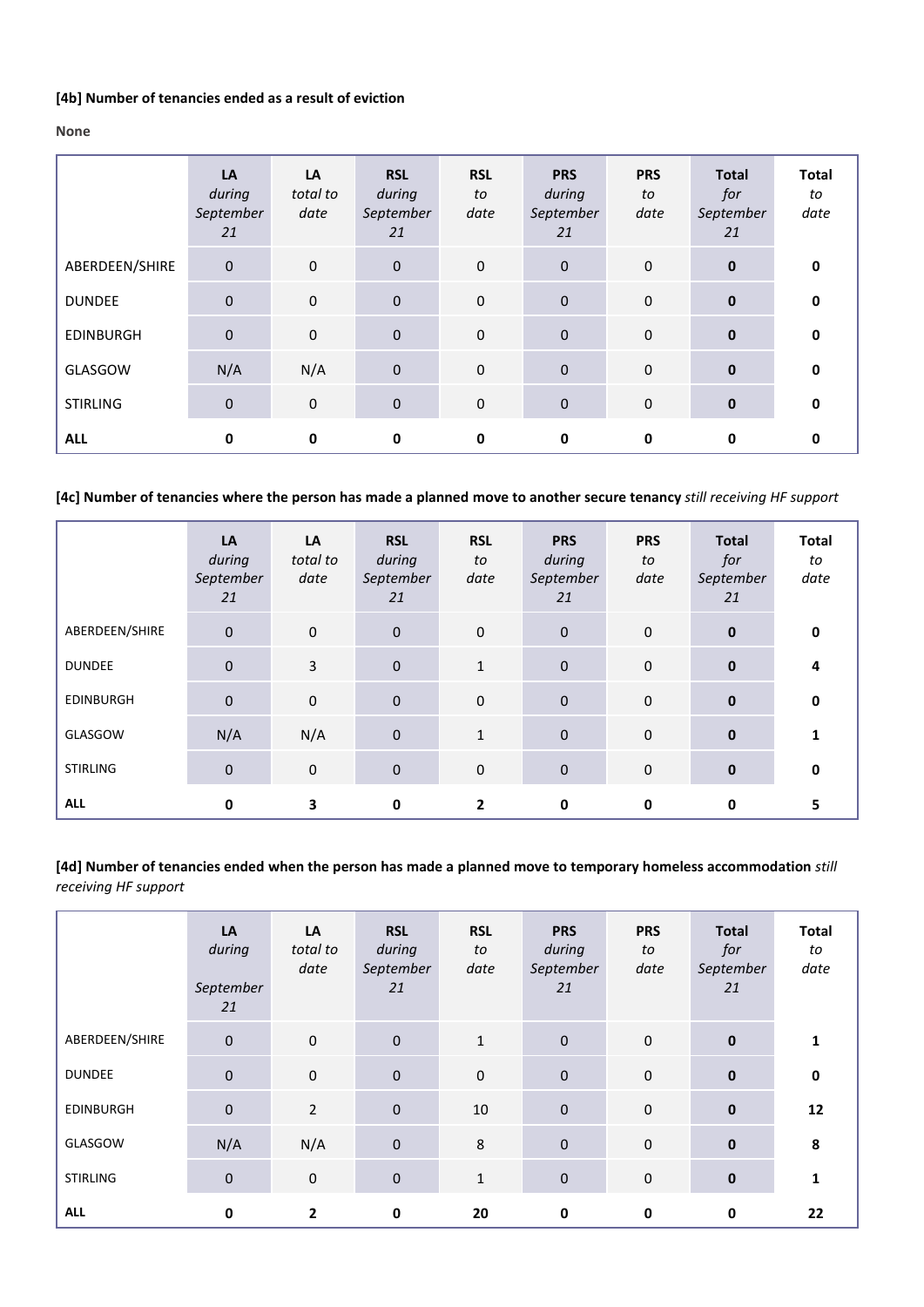**[4e] Number of tenancies ended when the person has made a planned move to supported accommodation**

|                  | LA<br>during<br>September<br>21 | LA<br>total to<br>date | <b>RSL</b><br>during<br>September<br>21 | <b>RSL</b><br>to<br>date | <b>PRS</b><br>during<br>September<br>21 | <b>PRS</b><br>to<br>date | <b>Total</b><br>for<br>September<br>21 | <b>Total</b><br>to<br>date |
|------------------|---------------------------------|------------------------|-----------------------------------------|--------------------------|-----------------------------------------|--------------------------|----------------------------------------|----------------------------|
| ABERDEEN/SHIRE   | $\pmb{0}$                       | $\mathbf 0$            | $\mathbf 0$                             | $\mathbf 0$              | $\mathbf 0$                             | $\mathbf 0$              | $\mathbf{0}$                           | 0                          |
| <b>DUNDEE</b>    | $\pmb{0}$                       | $\mathbf{1}$           | $\mathbf{0}$                            | $\mathbf{1}$             | $\mathbf 0$                             | $\mathbf 0$              | $\mathbf{0}$                           | $\mathbf{2}$               |
| <b>EDINBURGH</b> | $\pmb{0}$                       | $\mathbf{0}$           | $\mathbf 0$                             | $\mathbf 0$              | $\mathbf 0$                             | $\mathbf 0$              | $\mathbf{0}$                           | 0                          |
| GLASGOW          | $\pmb{0}$                       | $\mathbf{0}$           | $\mathbf 0$                             | 9                        | $\mathbf{0}$                            | $\mathbf 0$              | $\mathbf{0}$                           | 9                          |
| <b>STIRLING</b>  | 0                               | $\mathbf 0$            | $\pmb{0}$                               | $\mathbf 0$              | $\bf 0$                                 | $\mathbf 0$              | $\bf{0}$                               | 0                          |
| <b>ALL</b>       | 0                               | 1                      | 0                                       | 10                       | $\mathbf 0$                             | 0                        | 0                                      | 11                         |

#### **[4e] Number of tenancies ended when the person has received a long-term prison sentence** *still receiving HF support*

|                  | LA<br>during<br>September<br>21 | LA<br>total to<br>date | <b>RSL</b><br>during<br>September<br>21 | <b>RSL</b><br>to<br>date | <b>PRS</b><br>during<br>September<br>21 | <b>PRS</b><br>to<br>date | <b>Total</b><br>for<br>September<br>21 | <b>Total</b><br>to<br>date |
|------------------|---------------------------------|------------------------|-----------------------------------------|--------------------------|-----------------------------------------|--------------------------|----------------------------------------|----------------------------|
| ABERDEEN/SHIRE   | 0                               | $\mathbf{1}$           | $\mathbf{0}$                            | $\mathbf 0$              | $\mathbf{0}$                            | $\mathbf 0$              | $\mathbf{0}$                           | 1                          |
| <b>DUNDEE</b>    | 0                               | $\mathbf{1}$           | $\mathbf{0}$                            | $\mathbf{0}$             | $\mathbf{0}$                            | $\mathbf 0$              | $\mathbf{0}$                           |                            |
| <b>EDINBURGH</b> | 0                               | $\mathbf 0$            | $\mathbf 0$                             | 3                        | $\mathbf 0$                             | $\mathbf 0$              | $\mathbf{0}$                           | 3                          |
| GLASGOW          | N/A                             | N/A                    | $\mathbf{0}$                            | 5                        | $\mathbf 0$                             | $\pmb{0}$                | $\mathbf{0}$                           | 5                          |
| <b>STIRLING</b>  | 0                               | $\mathbf 0$            | $\mathbf 0$                             | $\overline{2}$           | $\mathbf 0$                             | $\mathbf 0$              | $\mathbf{0}$                           | $\mathbf{2}$               |
| <b>ALL</b>       | 0                               | $\mathbf{2}$           | $\mathbf 0$                             | 10                       | $\bf{0}$                                | $\mathbf 0$              | 0                                      | 12                         |

#### **[4f] Number of tenancies ended due to the death of the tenant**

|                  | LA<br>during<br>September<br>21 | LA<br>total to<br>date | <b>RSL</b><br>during<br>September<br>21 | <b>RSL</b><br>to<br>date | <b>PRS</b><br>during<br>September<br>21 | <b>PRS</b><br>to<br>date | <b>Total</b><br>for<br>September<br>21 | <b>Total</b><br>to<br>date |
|------------------|---------------------------------|------------------------|-----------------------------------------|--------------------------|-----------------------------------------|--------------------------|----------------------------------------|----------------------------|
| ABERDEEN/SHIRE   | $\pmb{0}$                       | $\overline{4}$         | $\mathbf 0$                             | $\mathbf 0$              | $\mathbf{0}$                            | $\mathbf{0}$             | $\mathbf{0}$                           | 4                          |
| <b>DUNDEE</b>    | $\mathbf{0}$                    | 6                      | $\mathbf{0}$                            | $\overline{2}$           | $\mathbf 0$                             | $\mathbf 0$              | $\mathbf{0}$                           | 8                          |
| <b>EDINBURGH</b> | $\pmb{0}$                       | $\overline{2}$         | $\mathbf 0$                             | $\overline{4}$           | $\mathbf 0$                             | $\mathbf 0$              | $\mathbf{0}$                           | 6                          |
| GLASGOW          | N/A                             | N/A                    | $\mathbf 0$                             | 15                       | $\mathbf 0$                             | $\mathbf 0$              | $\mathbf{0}$                           | 15                         |
| <b>STIRLING</b>  | $\mathbf 0$                     | $\mathbf 0$            | $\mathbf 0$                             | $\mathbf{1}$             | $\Omega$                                | $\Omega$                 | $\mathbf{0}$                           | 1                          |
| <b>ALL</b>       | $\mathbf 0$                     | 12                     | $\mathbf 0$                             | 22                       | $\mathbf 0$                             | $\mathbf 0$              | $\mathbf 0$                            | 34                         |